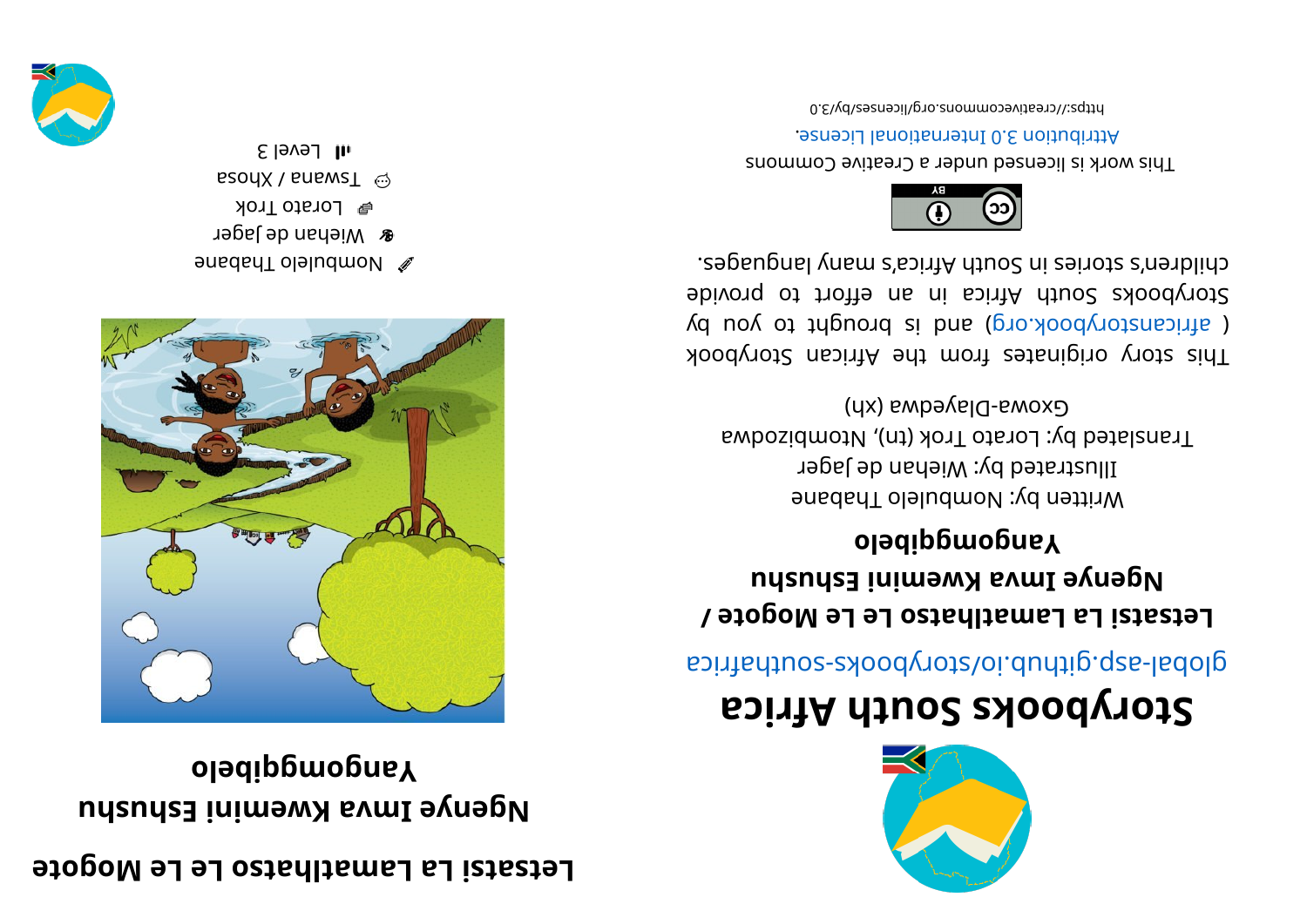

E ne e le Lamatlhatso motshegare, mme go ne go le mogote thata. Kgwedi ya Sedimonthole e mogote. Batho botlhe ba ne ba lapile. "Bontle le Mpho le Lerato, tsamayang lo ye go tshameka kwa ntle!" Mme a rialo. "Ga ke lo batle mo thoko ga maoto a ka."

• • •

Yayiyeyona mvakwemini eshushu kakhulu ngoMgqibelo kuDisemba.



Re ile gae re apere dipenti fela, re roroma ka gonne go le tsididi. "E ne e le dikgomo, ra lela. Dikgomo di jele diaparo tsa rona." A gona Mme o ne a re dumela? Morago ga sebakanyana ke fa marago a rona a gotetse. A ne a sa gotela ka ntlha ya letsatsi.

• • •

"Yiblawuzi yakho!" Saza sajonga kwenye imazi yenkomo. Ihlafuna into eblowu. "Sisiketi sam!" watsho uBontle.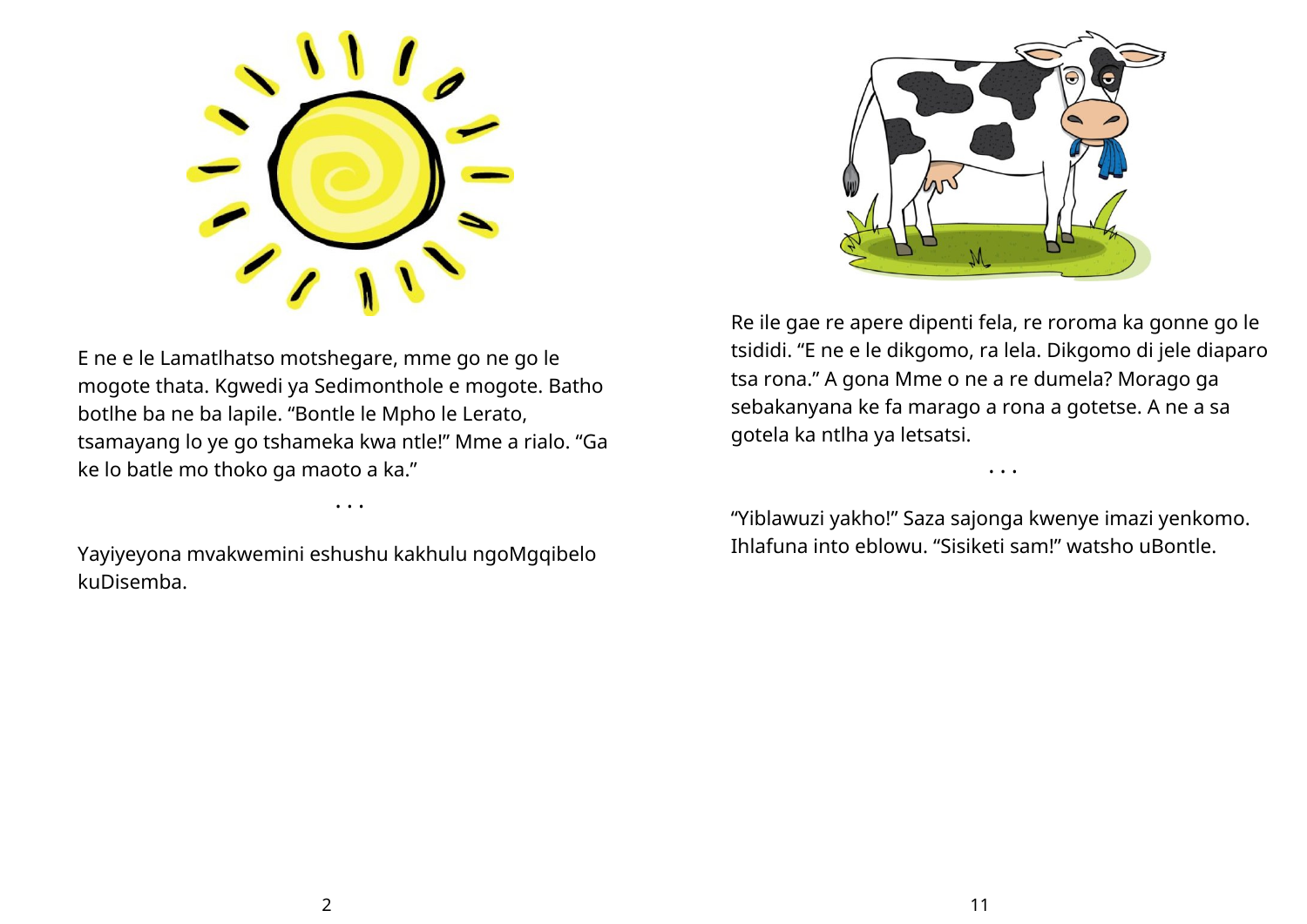

e asel aq es and a gear a funiquity a a sealed as  $\epsilon$ . The set belose and  $\epsilon$ khibidu," Mpho a goa. "Ke hempe ya gago!" Re ne ra lebelela kgomo e nngwe. E ja sengwe se se tala. "Ke sekete

sa mei" ga goa Bontle.

Kwakukho iimazi zeenkomo kufutshane nomlambo, zonwabele ingca enambithekayo. UBontle wajonga puesnin', joude represence not no mese iudious de producio al producio producio producio producio pr .onqMu ssawdakw ",uvmode odmsytnayti sytl" "?oyay

• • •



Re ne ra tabogela kwa ntle. Lerato a re, "Kwa nokeng go phodile, a re yeng kwa teng." "Mme o rile re se tlhole re thuma mo nokeng," gai r ag olain ag". Bus ag "emunt" ga oxodt af gniti om on alet akenatat alt eR". ot and adere ".saon ag

Wonke umntu wayedumbile. Silam bayan barato phang buba dia mataharan matang dikenalan dikenal dukuri na mata ini dikenali dan dukuri na mahali dukuri na m .iniwlbne smundes sablads2 ".msv inel bine inutinibnA"

• • •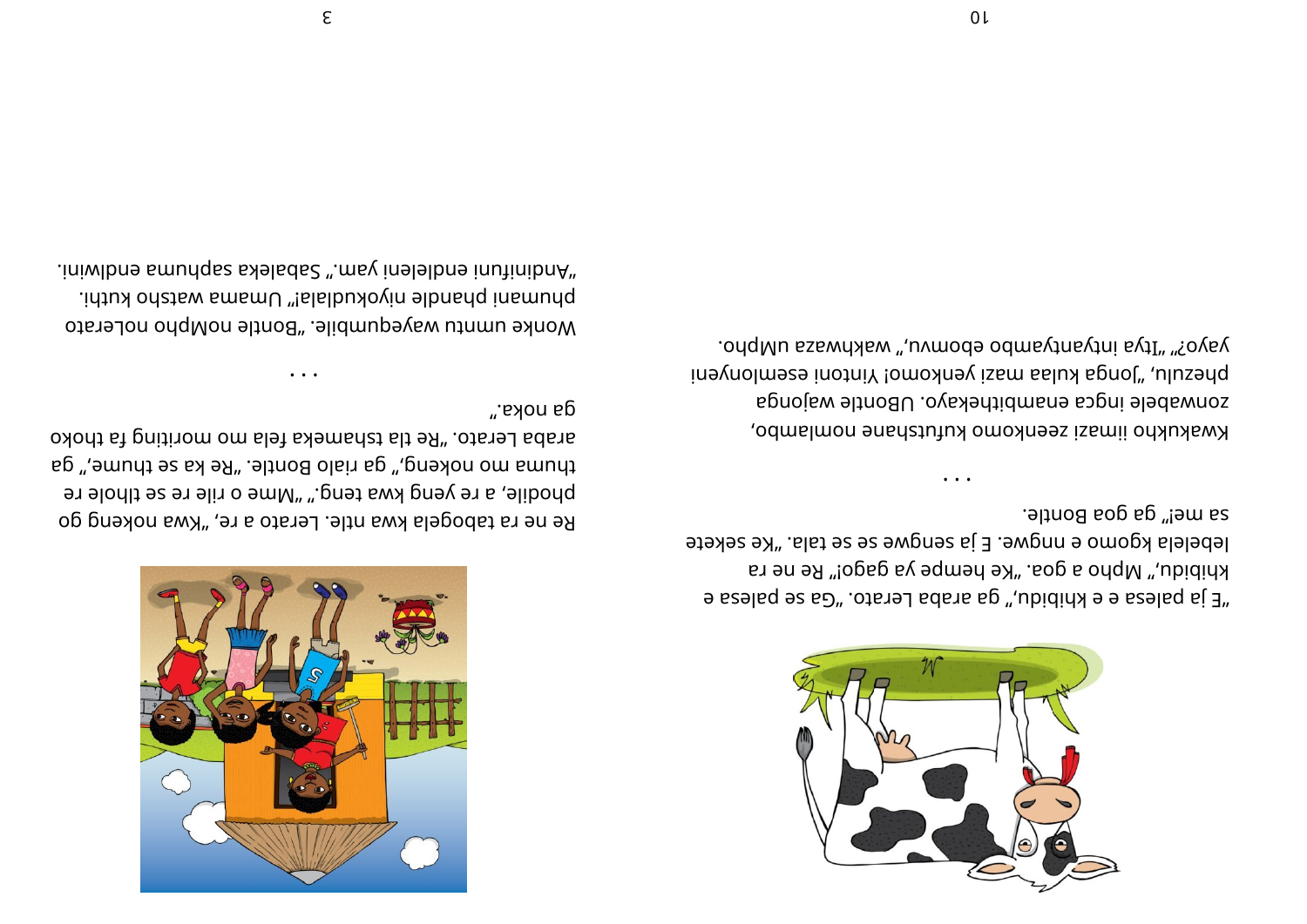

Le fa go le jalo, 'dibeke' ke motshameko o o gotetsang, le fa o ka nna mo tlase ga ditlhare kana mo thoko ga noka. Re simolotse pele ka go rola ditlhako. Fela re ne re ntse re gotela. Ra apola diaparo tsa rona. Fela mogote o sa fokotsege.

• • •

"Masiyeni emlanjeni," watsho uLerato. "Kupholile phaya." "Kodwa utata wasixelela ukuba singaqubhi emlanjeni," watsho uBontle. "Asiz'ukuqubha," waphendula uLerato. "Siza kudlala nje emthunzini ecaleni kwamanzi."



Go ne go le dikgomo gaufi le noka, di itumeletse bojang bo bo monate. Bontle o ne a lebelela godimo, "Bonang kgomo e le! Ke eng se se mo molomong wa yona?"

• • •

Sakhangela phantsi kwemithi. Sakhangela emahlahleni. Sakhangela kwindawo yonke.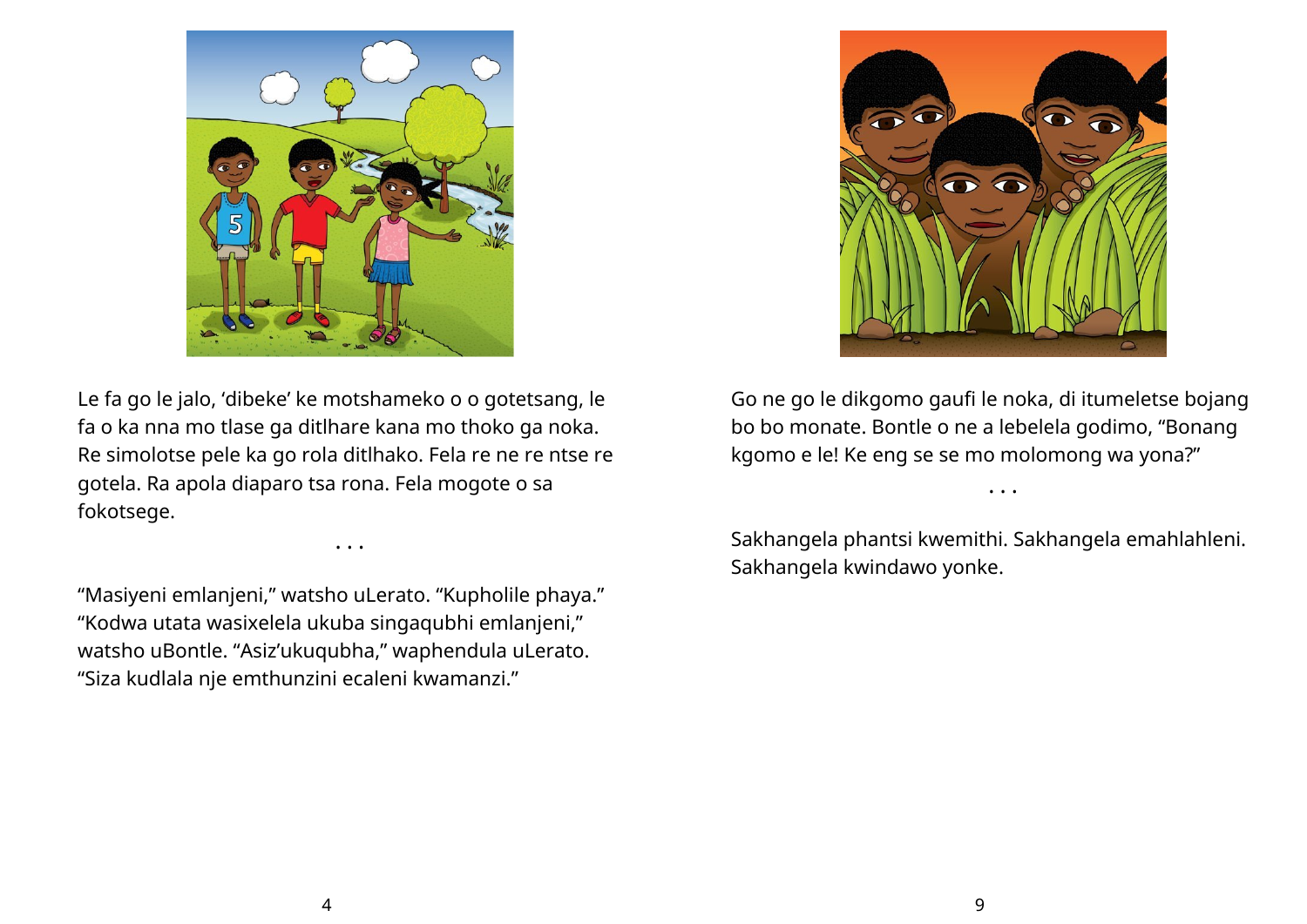

Re ne ra lebelela ka fa tlase ga ditlhare. Ra lebelela mo dikgweng. Re lebeletse gotlhe.

• • •

idqisaS .alobogiz svisas ,iztnasə ayuku asilapal agnalI indtes aldaqmii



• • •

ag. ast af in still and a still be stilled and a still be a still and a still be a manifologied and a manifolo

tsdolox er alenltif og iztem ax analentat